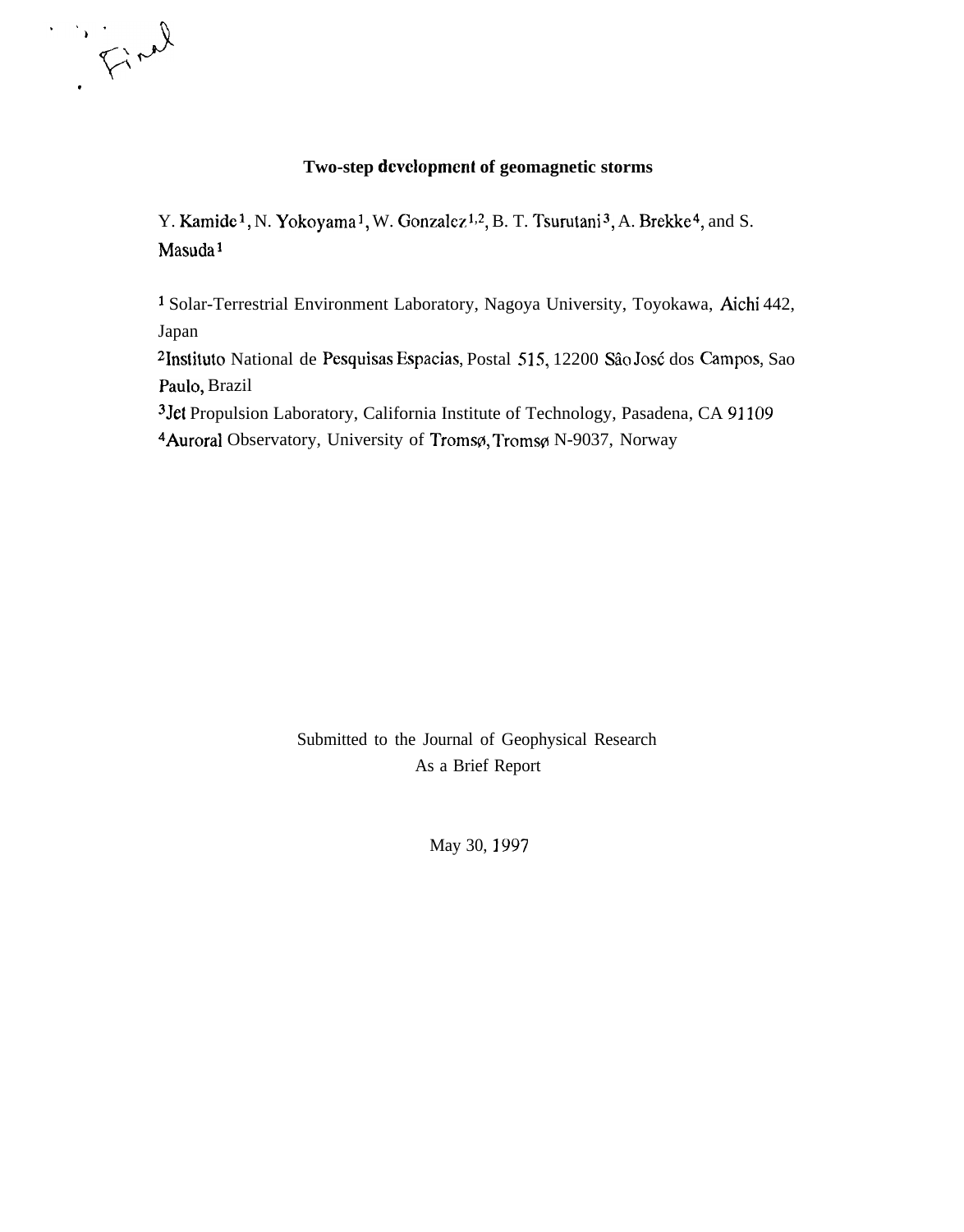**Abstract.** By using the Dst index, more than 1200 geomagnetic storms, from weak to intense, spanning over three solar cycles have statistically been examined, Data of the interplanetary magnetic field (IMF) and the solar wind have also been referred to. It is found that for more than 50% of intense magnetic storms, the main phase undergoes a two-step growth in the ring current field. That is, before the ring current has decayed significantly to the pre-storm level, a new major particle injection occurs, bringing in a further development of the ring current and making Dst grow a second time. Thus intense magnetic storms may often be the result of two closely-spaced moderate storms. The corresponding signature in the interplanetary medium is the arrival of doublestructured southward IMF at the magnetosphere.

## **1. Introduction**

.  $^{\prime}$ 

> In view of the increasingly wide recognition of the importance of Space Weather research in the scientific community, studies of geomagnetic storms have recently been revived [e.g., *Khipp et al.,* 1996]. The main objective of the Space Weather program is to understand the causes of magnetic storms in the solar/interplanetary medium and to trace energy flow associated with storms from the sun to the Earth's upper atmosphere. The present paper addresses the following major questions: Quantitatively, what magnetospheric parameter represents the intensity of magnetic storms; how one can define their strength on the basis of available data; and what parameters in the solar wind best determine how intense the upcoming magnetic storms will be.

> Because of the close theoretical relationship between the total energy of ring current particles and the geomagnetic Dst index [Dessler *and Parker, 1959; Sckopke,* 1966; Siscoe, 1970], the minimum *Dst* value at the main phase of magnetic storms has customally been used extensively in the literature [see *Joselyn and Nuru(ani,* 1990]. In their extensive statistical study, *Sugiura and Chapman [1960]* divided magnetic storms into three categories in terms of the peak  $Dist$  value: weak, moderate, and intense storms. In that "classical" study, they identified magnetic storms on the basis of the existence of storm sudden commencements (SSCs), thus excluding the so-called gradual storms. In more recent studies, *lizylor et al. [1994]* and Loewe *and I%Yss [1997]* have conducted statistical studies of geomagnetic storms in which *Dst* variations were compared with auroral electroj et activity, as well as with their interplanetary y causes. In those studies, they have taken essentially the same approach as Sugiura and Chapman, where the variability in duration for different storms was obscured in their averaging process.

> In going through several published papers, however, we noticed that intense magnetic storms often develop in two-steps during the main phase [e.g., *Ikurutani et al.,* 1988]. It is of great interest to examine how often the ring current during magnetic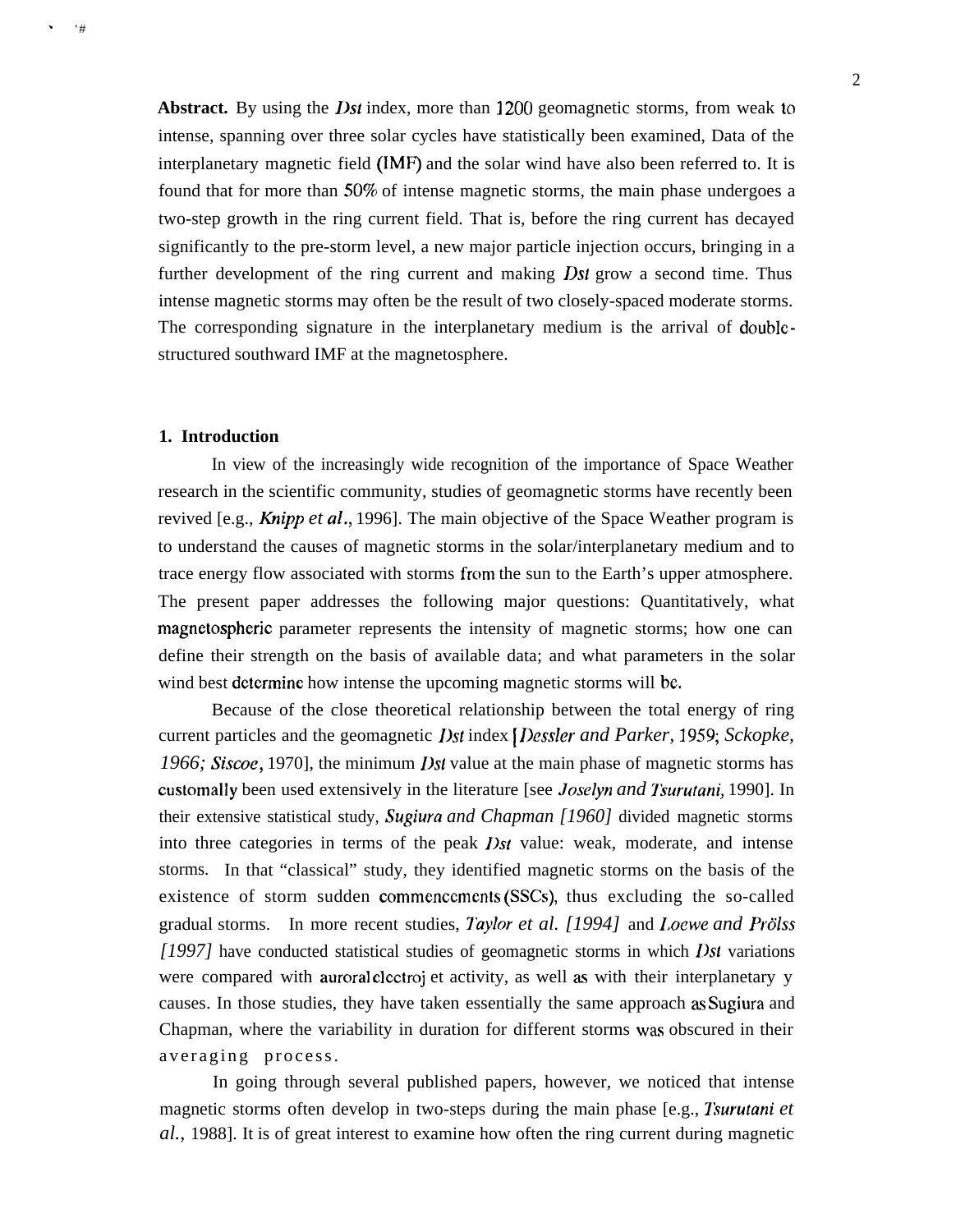storms develops in such a two-step fashion, and if the percentage is not negligible, to look for the corresponding signatures in the solar wind and to discuss possible magnetosphcric processes.

### **2. Procedure**

 $\sim 840\%$ 

A total of 1252 geomagnetic storms were identified for the period from 1957 to 1991, covering nearly three solar cycles. The entire datasct was grouped into three classes: weak ( $Dst_{\text{min}} > -50$  nT), moderate ( $-50 > Dst_{\text{min}} > -100$  nT), and intense ( $Dst_{\text{min}}$  < –100 nT) magnetic storms, according to the magnitude of the storms, which was defined with the peak *Dst* values. Eyeball inspection of *Dsf* was first employed to identify periods of magnetic storms. This was necessary because wc did not wish to miss gradual storms that commence without a clear indication of SSC [Akasofu, 1965]. There was no indication for any clear relationship between the intensity of magnetic storms and whether storms commenced with or without SSCS.

We further classified each of the three classes of geomagnetic storms into two types, Type 1 and Type 2, according to how *Dst* reaches the peak through the main phase. Figure 1 shows schematically these two types of geomagnetic storms. Type 1 represents a "normal" magnetic storm that consists of the main phase and the subsequent recovery phase. During the main phase, the magnetic field on the Earth's surface is significantly depressed. This depression is caused by an enhancement of the trapped particle population in the magnetosphere and thus by the (proton) ring current flowing westward, This sequence is at times preceded by the initial phase during which Dst shows a positive change responding to a pressure increase in the solar wind.

On the other hand, Type 2 is for a magnetic storm which has a two-siep increase in the ring current field, To differentiate properly this t ypc from Type 1, several parameters are introduced, Most importantly, the following two conditions arc required:

(1) The first decrease in *Dst* must be subsided, i.e.,  $A > C > 0$  nT. C quantifies how much the first intensification in *Dst* has recovered before the second intensification commences; if *C/A >0.9,* it were not a Type 2 storm, but simply a Type 1 storm having the A magnitude.

(2) The two peaks in *Dst* must be separated by more than three hours,  $T + Y > 3$ hrs. This condition was employed in order not to include cases where the *Dst* magnitude apparently decreases, caused by such substorm effects as the so-called current wedge, not by a true decrease in the storm-time ring current. (We note, however, that there are cases where two steps are closely spaced; these will be missed in the present study,)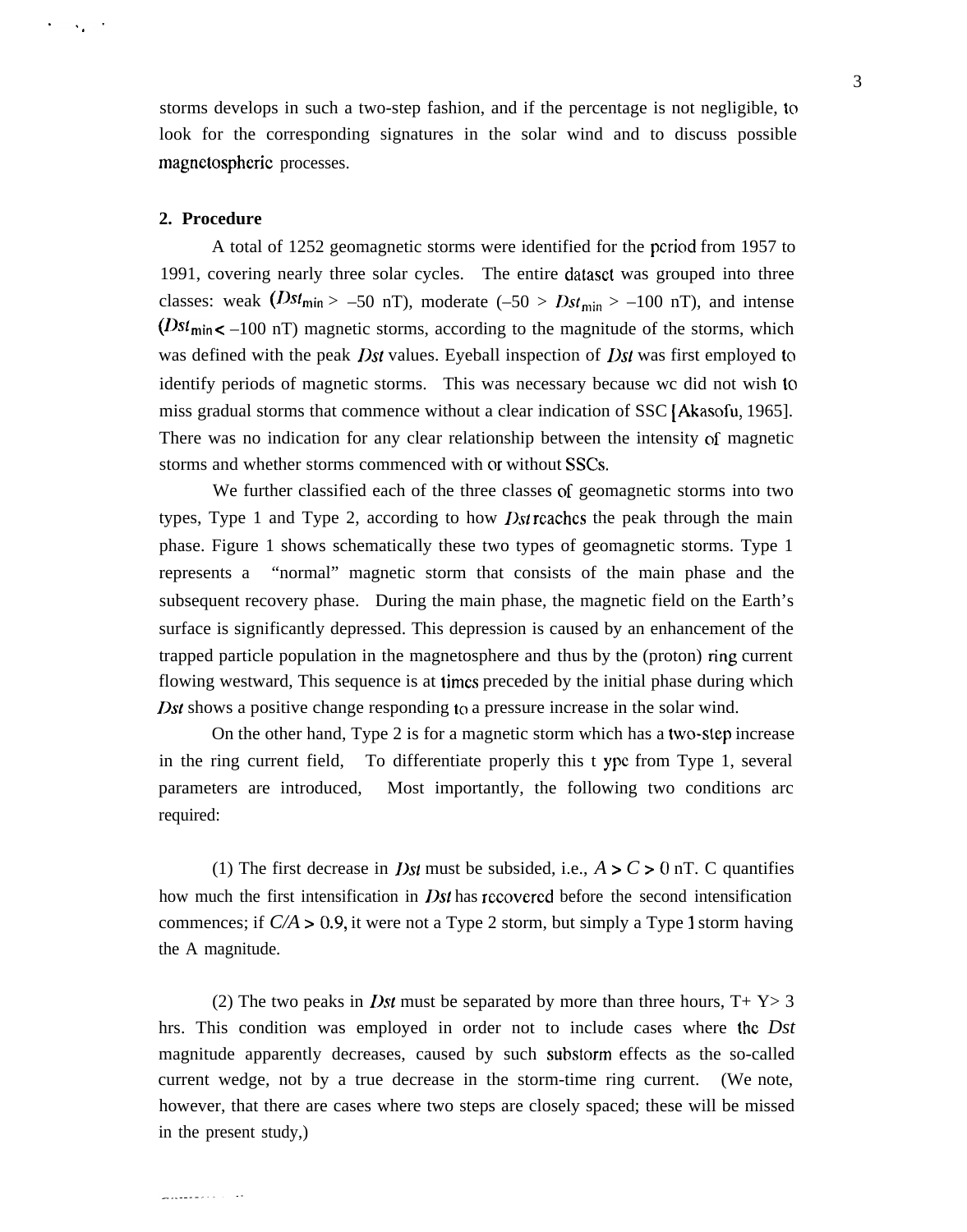It is easy to see, as an extreme case, that if  $T = 0$  and  $C = 0$ , Type 2 becomes Type 1, whose intensity is  $A + B$ . We admit that even with these quantitative criteria, there are a number of "uncertain" magnetic storms in our datasct. The corresponding data of the  $AE$  indices and the IMF/solar wind have also been examined, whenever they were avaiable.

## 3. **Results**

Figure 2 shows two typical examples of Type 2 storms, Two peaks in  $Dst$ (labeled as I and II) in the magnetic storm shown in Figure 2a are separated by only 4 hours, while those in Figure 2b arc separated by 7 hours. This difference in separation time is also clearly identified in the corresponding  $B<sub>z</sub>$  component of the IMF, although both cases include many fluctuations in the IMF data. It is interesting to point out that the Figure 2b case is a  $C=0$  magnetic storm.

Table 1 summarizes statistics. Two points of interest are noted: First, more than 50% of all magnetic storms are found to go through two steps in Dst during the main phase. Second, the percentage of Type 2 occurrence increases statistically as the peak intensity *1>s1* increases. That is, about 6796 of intense storms have the two-step growth and a relatively simple growth in  $Dst$  can be seen only in less than 30% of all storms.

For each of the 1252 magnetic storms, we have defined the main and recovery phases. Time O is derfined as the time when Dst crosses zero, and the end of a storm is taken as the time when Dst recovers to one-tenth the level of its peak value. After defining these times, i.e., the start, peak and end, a superposed-epochal study is conducted to attempt to identify major characteristics common to different magnetic storms. In each of the three classes, the average duration of the main and recovery phases defined by the three timings were dctcrmincd. The timescales and the Dst intensity of each storm were then stretched/contracted according to the average values.

Figure 3 shows the result: Figures 3a and 3b show the average behaviour for moderate and intense magnetic storms, rcspcctivcly. As expeeted, the features in the upper panels are nearl y identical to what *Loewe and Prölss* [1997] have shown statistically. More precisely, the average diagrams in Loewe and Prolss are a mixture of our two diagrams, the upper and lower panels. It should be noted that there is no obvious difference between moderate and intense storms in terms of the overal 1 difference between Types 1 and 2, except for the peak intensities. Note that bccausc the distance between the two peaks in *Dst* in Type 2 varies from storm to storm, the recovery of the first intensification is not very clear in the superposed plots.

Figures 4a and 4b show the em-responding variations in auroral clcctrojct activity in AL and in the IMF, respectively. Both quantities consist of the two peaks in

\_.-. \_..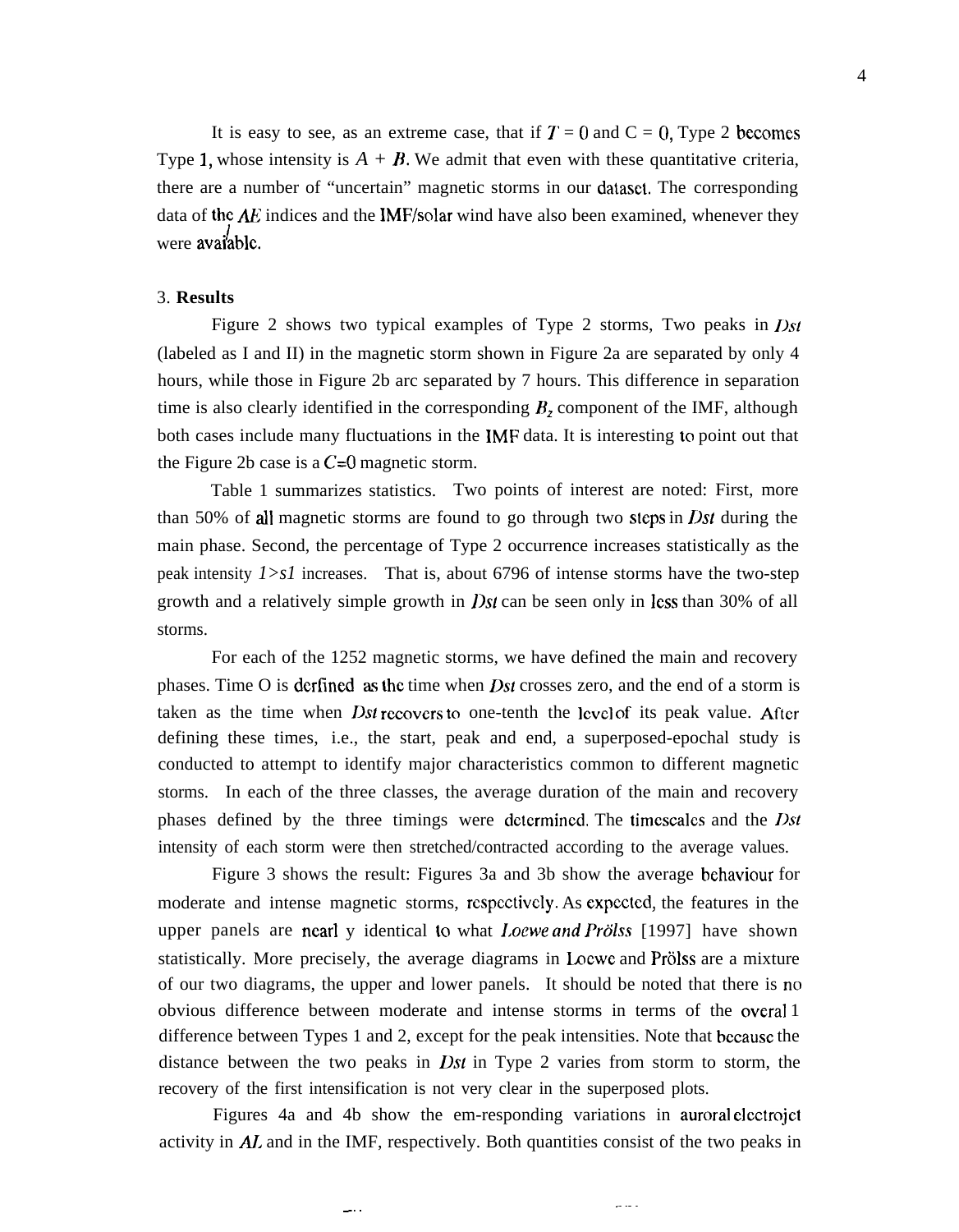Type 2. This effect is particularly pronounced in the  $AL$  plot, where the second peak is more intense that the first. Both Types 1 and 2, peaks in  $AL$  and IMF  $B<sub>z</sub>$  occur well before ( $> 1$  hr) the corresponding peaks in *Dst. Also* note that the two peaks in  $B<sub>z</sub>$  arc almost equal, but the second *Al,* peak seems to bc more intense than the first one. In individual cases,  $AL$  often returns to a very quiet state close to zero between the two peaks. However, since the variability of the "quiet" interval between the two  $Dst$ minima is quite high, the average "recess" value is finite (nearly –350 nT) in Figure 4a.

#### **4. Discussion**

 $\sim 10^{-10}$  M  $_{\odot}$ 

In this paper, we have statistically studied more than 1200 geomagnetic storms. It has been pointed out that the increase in the ring current during the main phase of an intense geomagnetic storm often goes through two steps. This may bc surprising because the study of geomagnetic storms has a long history, establishing their average features in which there is the rather simple-]ooking main phase follwed by the slow recovery phase, Assuming this relatively simple picture in mind, the minimum *I)st* value at the main phase has been utilized as the magnitude of magnetic storms.

#### **4.1. The Intensity of Magnetic Storms**

It is natural that when wc observe an intense magnetic storm, wc assume that something major is occurring at the sun and something intense is traveling through the interplanetary medium to the Earth. The present study clearly demonstrates, however, that it is not always the case in the cause-and-effect relationship of magnetic storms, What really happens is that before a *Dst* dccrease has fully recovered to the pre-storm level, a second decrease tends to follow. In fact, auroral clectrojet activity at high latitudes is found to go through two steps as well. The IMF also has a structure of two southward field regions (seen in Figure 4b).. This all means that some of the largest geomagnetic storm consists of two or more medium-size storms. Thus, an intense magnetic storm in terms of the peak *Dst* value may result from a slow decay of the ring current, not from an intense disturbance in the interplanetary fields.

This raises a new exciting question regarding how onc can define the intensity of a geomagnetic storm, which has customarily relied on the maximum Dst magnitude observed at the end of the storm main phase. The present study suggests that it is not physically very meaningful to rely on the minimum Dst value to define the storm intensity, particularly for intense magnetic storms. It is interesting to spcculatc why earlier studies did not notice that an intense magnetic storm goes through two-steps at the main phase. It may well bc that studies picked up only the peak value of *Dst* to identify magnetic storms without paying special attention to how  $Dst$  reached the peak. Even though a double structure in the *Dst* development was found, it might be treated as two magnetic storms, that occurred with a short interval.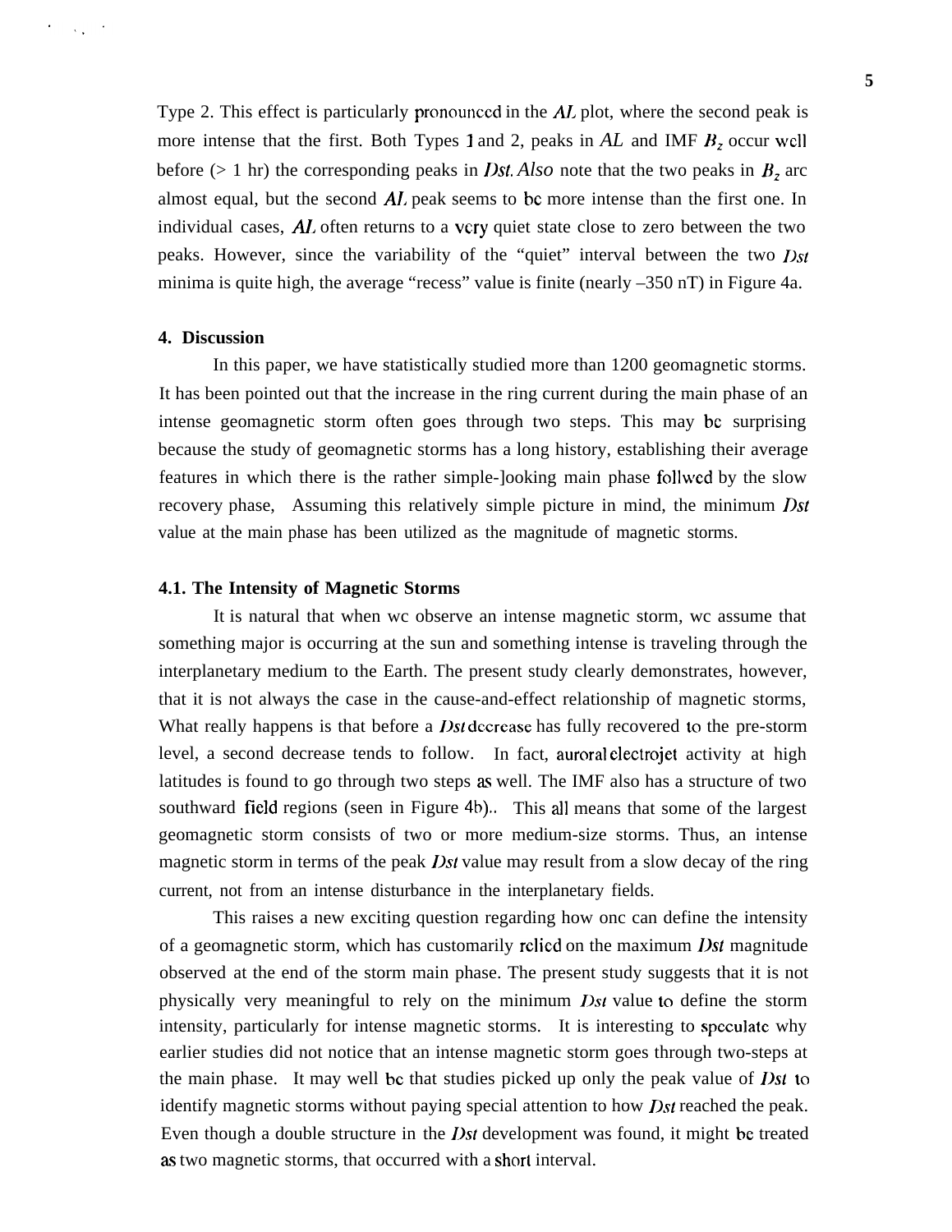#### **4.2. Solar Wind Conditions**

—

—

—

The present study indicates that having a large disturbance in the solar wind is not necessary as WCII as sufficient to generate an intense geomagnetic storm. Our future effort should then be directed toward identifying the cause for a two-stage structure in the southward IMF, not one large southward turning. This structure has in fact been observed in some of the intense magnetic storms [see *Tsurutani et al.,* 1988; 1992; Gonzalez et al., 1989]: see Figure 5 for an example of two-stage development of the main phase. The importance of both sheath (or draped) fields and driver gas fields, carrying southward IMFs, is pointed out by *Tsurutani et al. [1988]* for the generation of major geomagnetic storms, displaying two-stage development characteristics. Grandc et al. [1996], following this suggestion, have recently shown that CRRES heavy ion charge states were distinctly different during the two injections of the March 1991 great storm. Their interpretation was that these represent ion populations from two different coronal regions, corresponding to sheath and driver gas plasmas.

In connection with a double IMF  $B<sub>s</sub>$  structure, responsible for Type 2 storms, one important candidate is a shocked  $B_s$  field followed by a magnetic cloud field in the interplanetary extension of coronal mass ejections. When the solar ejccta propagates at differential speeds (with repect to the ambient plasma) faster than the magnetosonic speed, a fast forward shock develops ahead of the ejccta. This shock is expected to intensify an ambient  $B_s$  field that can exist for some cases and thus originate the first large  $B_s$  structure responsible for the first *Dst* enhacement of a Type 2 storm. Then, the internal field of the ejects itself, often called a magnetic cloud, can show a helical structure with a cross sectional rotation in the  $Z-X$  plane, showing a rotation from south to north (or vice versa). The southern part of that field can become the second large  $B_s$ structure, responsible for the second stage of a Type 2 storm.

It should be noted that the above scenario applies mainly for solar maximum intervals when CMES are frequent, At solar minimum we expect that high speed streams from coronal holes interacting with slower streams can also produce fairly large  $B_s$  structures, especial] y due to compression of large amplitude Alfven waves in the corotating interaction region. However, in this latter case a Type 1 storm is expected to be more frequent due to the difficulty in obtaining additional large  $B_s$  structures as in the CME case. It is also important to note that the time separation between the  $B_s$ structures in the CME case can vary from case to case, leading to a shorter or larger spacing in the corresponding *Dst* enhancements. Finally, when the interplanetary extension of a CME does not involve a shock, and therefore one does not have a shock compressed  $B_s$  structure, one could still have a dual  $B_s$  structure if the "draping" component (see Zwan and Wolf, J 976) ahead the cjecta is large enough.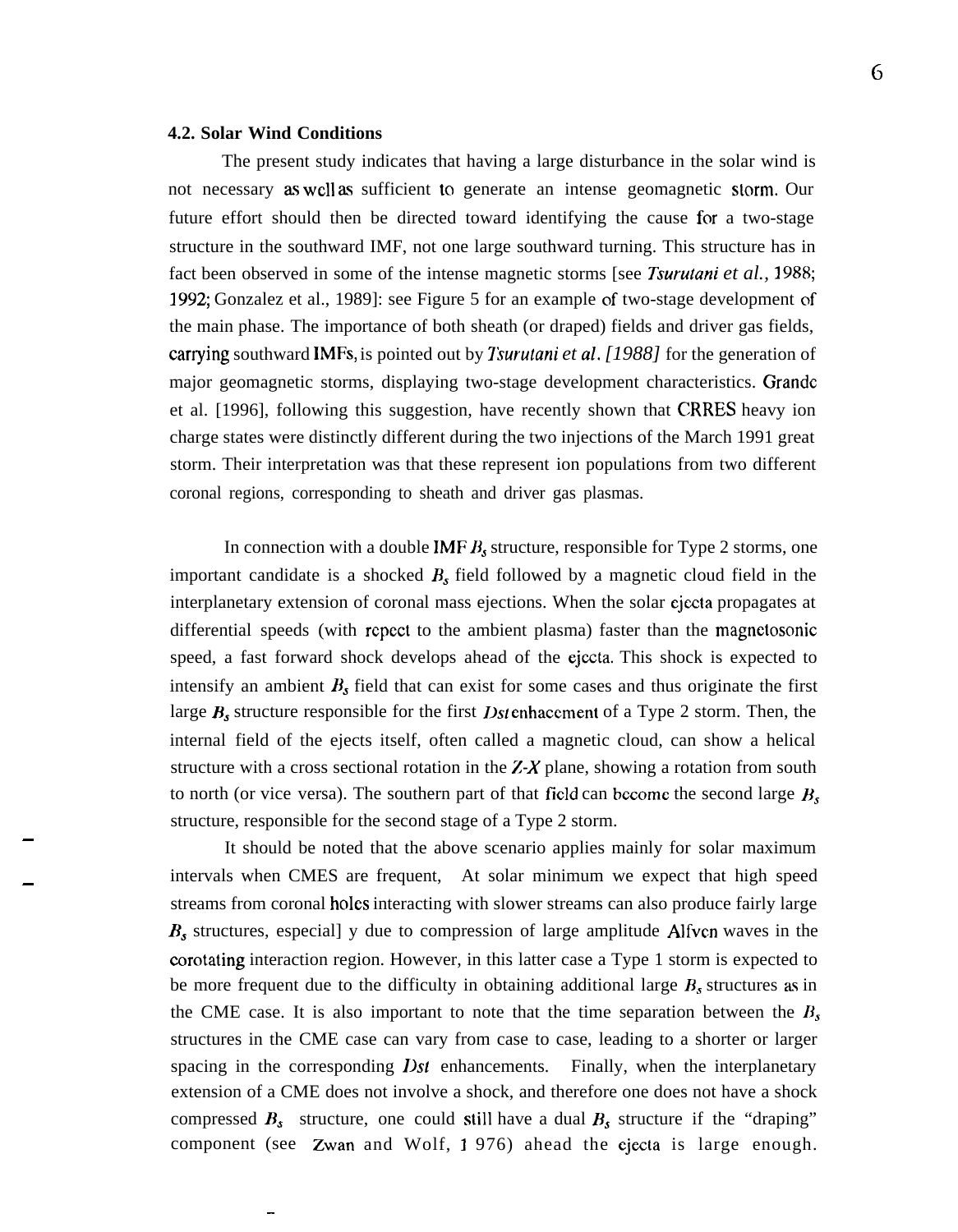Correspondingly, if wc have both a compressed as well as a draping component, in addition to an internal  $B<sub>s</sub>$  structure of the ejecta itself, wc could expect the development of a magnetic storm consisting of a three-stage growth of the main phase.

## **4.3. Magnetospheric Processes**

**As** the cause of Type 2 magnetic storms, there are at least two candidate processes in the magnetosphere wc need to consider:

1, *Akasofu el al, [1963]* showed that the ring current during a magnetic storm is composed of two parts, most clearly characterized by their decay rates. It was suggested then that one of them must be located closer to the Earth. It might be possible for the two rings to develop differently, making the observed two-stage growth of the ring current. However, the two separate ring currents belts cannot account for the rather large separation between the two steps shown in the present staistics.

2. There are two main sources for the ring current: the solar wind origin and the ionospheric component, In particular, the ionospheric component has recently been found to show the largest increase at the inner magnetosphere during the largest magnetic storms [e.g., *Hamilton* et *al., 1988; Daglis and Ax-oral, 1996*], One of the two processes may play essential roles in enhancing one of the two storm-time ring current developments. For example, the first growth in  $Dist$  may be driven by the steady convection induced by southward IMF [e.g., *Burton et al.,* 1974; *McPherron, 1997],* while the second growth is drived by "fluctuating" electric fields [e.g., *Chen et al. ,* 1994], resulting from polar substorms. If this is really the case, ionospheric component should dominate in the second development. In other words, the first development tends to prime the ring current, setting up a precondition for the second enhancement by injecting the ring current inward.

In any events, the two-stage development of the ring current results from the existence of two separate IMF  $B_s$  intervals. This has been indicated by the results in Figure 4b. However, the interplanetary causes of the two regions have not been fully identified, This will be a topic of an exciting future work in the Space Weather program.

*Acknowledgements.* We would like to thank L. R. Lyons, S, Kokubun, and L. Bargatze for their illuminating discussion throughout the present study. The work at the Solar-Terrestrial Environment Laboratory was supported in part by the Ministry of Education, Science, Culture and Sports (Monbusho) under a Grant-in-Aid for Scientific Research, Category B. Portions of this work performed at the Jet Propulsion Laboratory,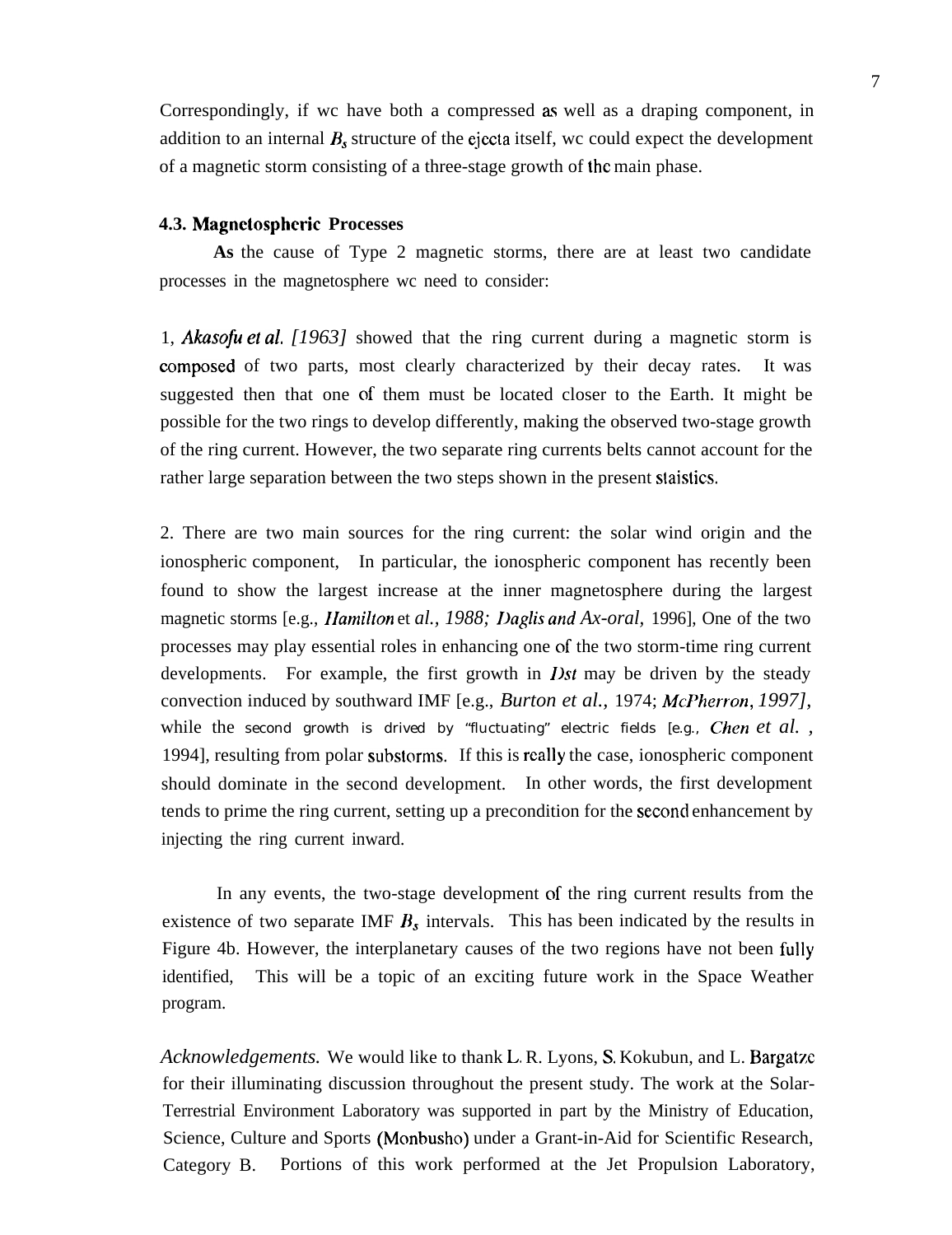California Institute of Technology, Pasadena, under contract with the National Aeronautics and Space Administration.

# **References**

- Akasofu, S.-I., The deveopmcnt of geomagnetic storms without a preceding enhancement of the solar plasma pressure, Planet. Space Sci., 13, 297, 1965.
- Akasofu, S.-I., S. Chapman, and D, Vcnkatcsan, The main phase of great magnetic storms, *J. Geophys. Res.,* 68, 3345, 1963.
- Burton, R. K., R, L. McPherron, and C. T, Russell, An empirical relationship between interplanetary conditions and *Dst, J. Geophys. Res., 80,* 4204, 1975.
- Chen, M. W., M. Schulz, and L. R. Lyons, Simulations of phase space distribution of stormtime proton ring current current, *J. Geophys. Res.*, 99, 5745, 1994.
- Daglis, I. A., and W. I. Axford, Fast ionospheric response to enhanced activity in geospace: Ion feeding of the inner magnetotail, *J. Geophys. Res., 101,5047,* **1996.**
- Dessler, A. J., and E. N. Parker, Hydromagnetic theory of geomagnetic storms, J. *Geophys. Res.,* 64, 2239, 1959.
- Gonzalez, W. D,, and B. T. Tsurutani, Criteria of interplanetary parameters causing intense magnetic storms (Dst e –100 nT), *Planet. Space Sci,, 35, 1101,* 1987.
- Gonzalez, W. D., B. T. Tsurutani, A. L. Clua de Gonzalez, F. Tang, E. J. Smith, and S.-I. Akasofu, Solar wind-magnetosphere coupling during intense geomagneitc storms (1978 - 1979), J, *Geophys. Res,,* 94, 8835, 1989.
- Grande, M., C. H. Perry, J. B. Blake, M. W. Chcn, J. F. Fenncll, and B. Wilkcn, Observations of iron, silicon, and other heavy ions in the gcostationary altitude region during late March 1991, *J. Geophys. Res., 101,* **24707, 1996.**
- Hamilton, D. C., G. Gloeckler, F, M. Ipavich, W. Studemann, B. Wilken, and G. Kremser, Ring current development during the great geomagnetic storm of February 1986, *J. Geophys. Res.,* 93, 14343, 1988.
- Joselyn, J. A., and B. T. Tsurutani, geomagnetic sudden impluses and strom sudden commencements, Eos *Trans., AGU, 71, 1808, 1990.*
- Knipp, D., Coordinated study of November 3-4, 1993 magnetic storm, posted on Website, http: //www-ssc.igpp.ucla.edu/gcm/cvcnt\_nov93.html, 1996.
- Locwe, C. A., and G. W. Pr61ss, Classification and mean behavir of magnetic storms, *J. Geophys. Res., 102,* in press, 1997. .
- McPherron, R. L., The role of substorms in the generation of magnetic storms, in Magnetic Storms, Gcophys. Monogr. Ser., Vol. 98, edited by B. T. Tsurutani, W. Gonzalez, Y. Kamide, and J. K. Alballo, pp. 131-148, American Gcophys. Union, Washington, D. C., 1997.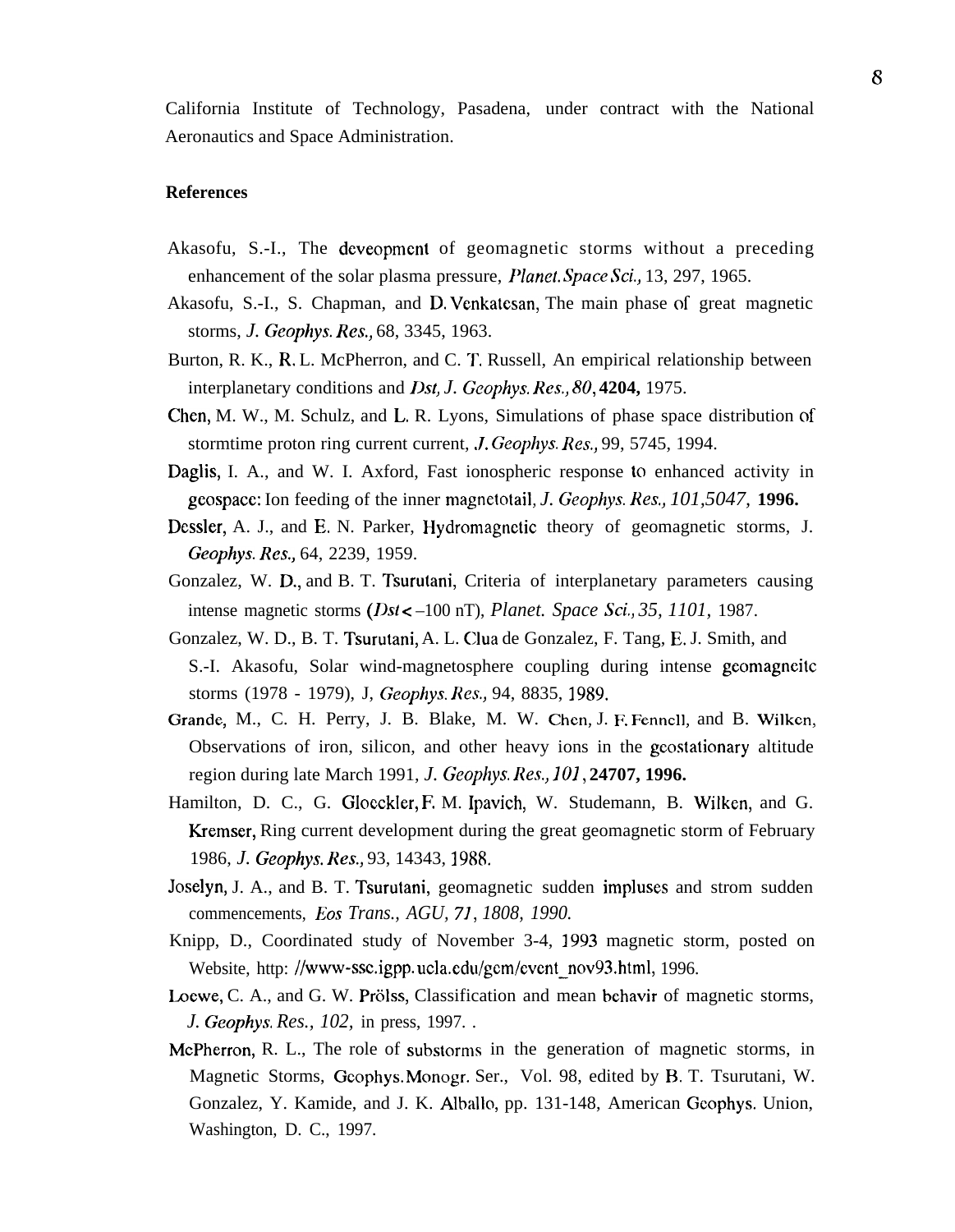- Sckopke, N., A general relation between the energy of trapped particles and disturbance field near the earth, *J. Geophys. Res.,* 71,3125, 1966.
- Siscoe, G. L., The virial theorem applied to magnetosphcric dynamics, *J. Geophys. Res.,* **75,5340, 1970.**
- Sugiura, M., and S. Chapman, The average morphology of geomagnetic storms with sudden commencement, *Abhandl. Akad. Wiss. Gottingen. Math. -Phys., K!. Sondeheft 4,* Gottingen, 1960.
- Taylor, J. R., M. Lester, and T. K. Yeoman, A superposed epoch analysis of geomagnetic storms, *Ann. Geophys.,* **12,612, 1994.**
- Tsurutani, B. T., W. D. Gonzalez, F. Tang, S. -I. Akasofu, and E. J. Smith, Solar wind southward  $B<sub>z</sub>$  features responsible for major magnetic storms of 1978 -1979, *J*. *Geophys. Res.,* 93, 8519, 1988.
- Tsurutani, B. T., W. D. Gonzalez, F, Tang, and Y. T. Lee, Great magnetic storms, *Geophys. Res. I.ett.,* 19,73, 1992.
- Zwan, B. J., and R. A. Wolf, Depletion of the solar wind plasma near a planetary boundary, *J. Geophys. Res., 81, 1636, 1976.*

 $\overline{\phantom{a}}$ 

—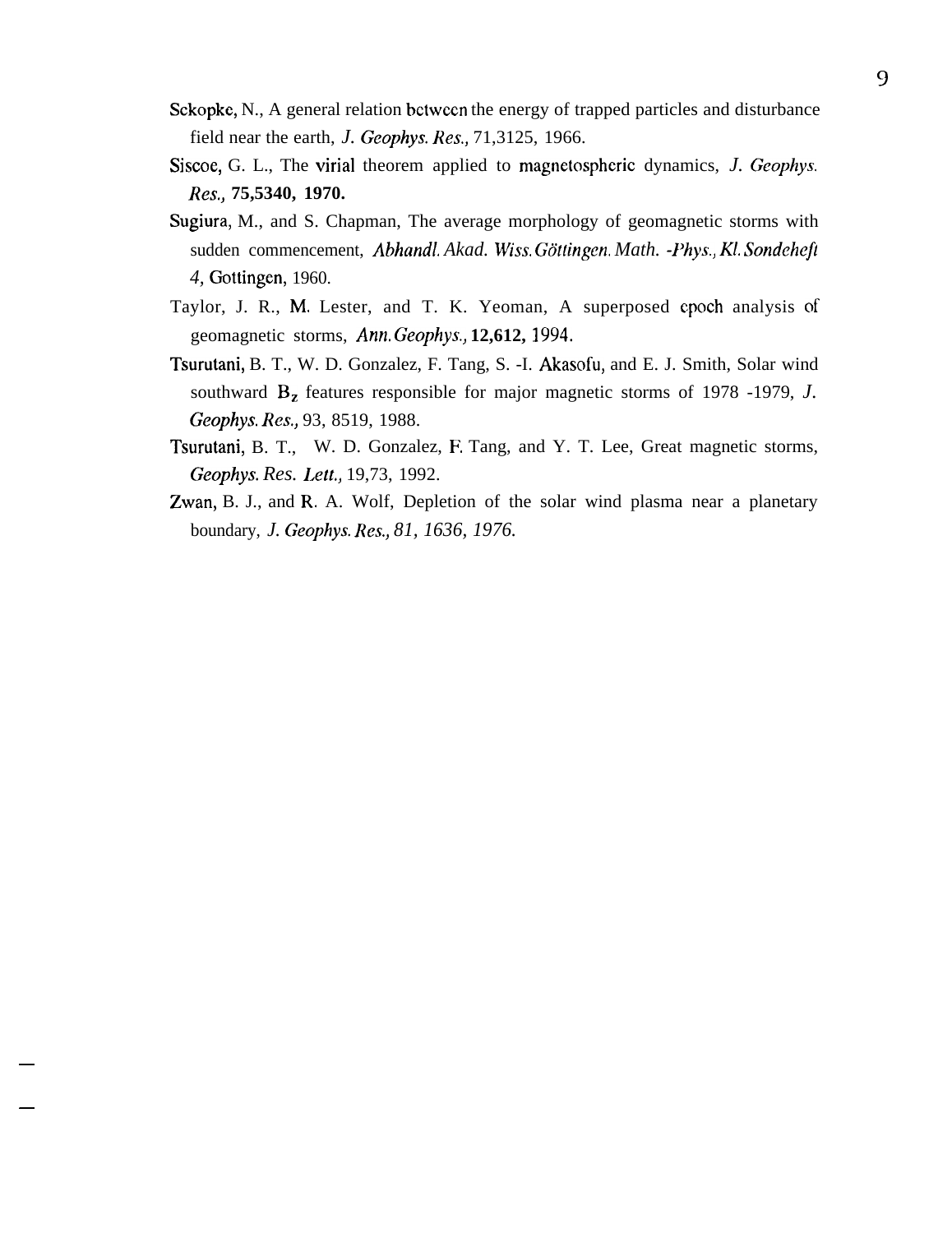|         | Type 1 | Type 2 | Uncertain | All  |
|---------|--------|--------|-----------|------|
| Weak    | 307    | 309    | 37        | 653  |
| Medium  | 140    | 225    | 34        | 399  |
| Intense | 58     | 134    | 8         | 200  |
| All     | 505    | 668    | 79        | 12s2 |

Table 1. Classification of geomagnetic storms into two types

|         | Type 1 | Type 2 | Uncertain      | All |
|---------|--------|--------|----------------|-----|
| Weak    | 47%    | 47%    | 6%             | 100 |
| Medium  | 35     | 56     | 9              | 100 |
| Intense | 29     | 67     | $\overline{4}$ | 100 |
| All     | 40     | 53     | 6              | 100 |

—

—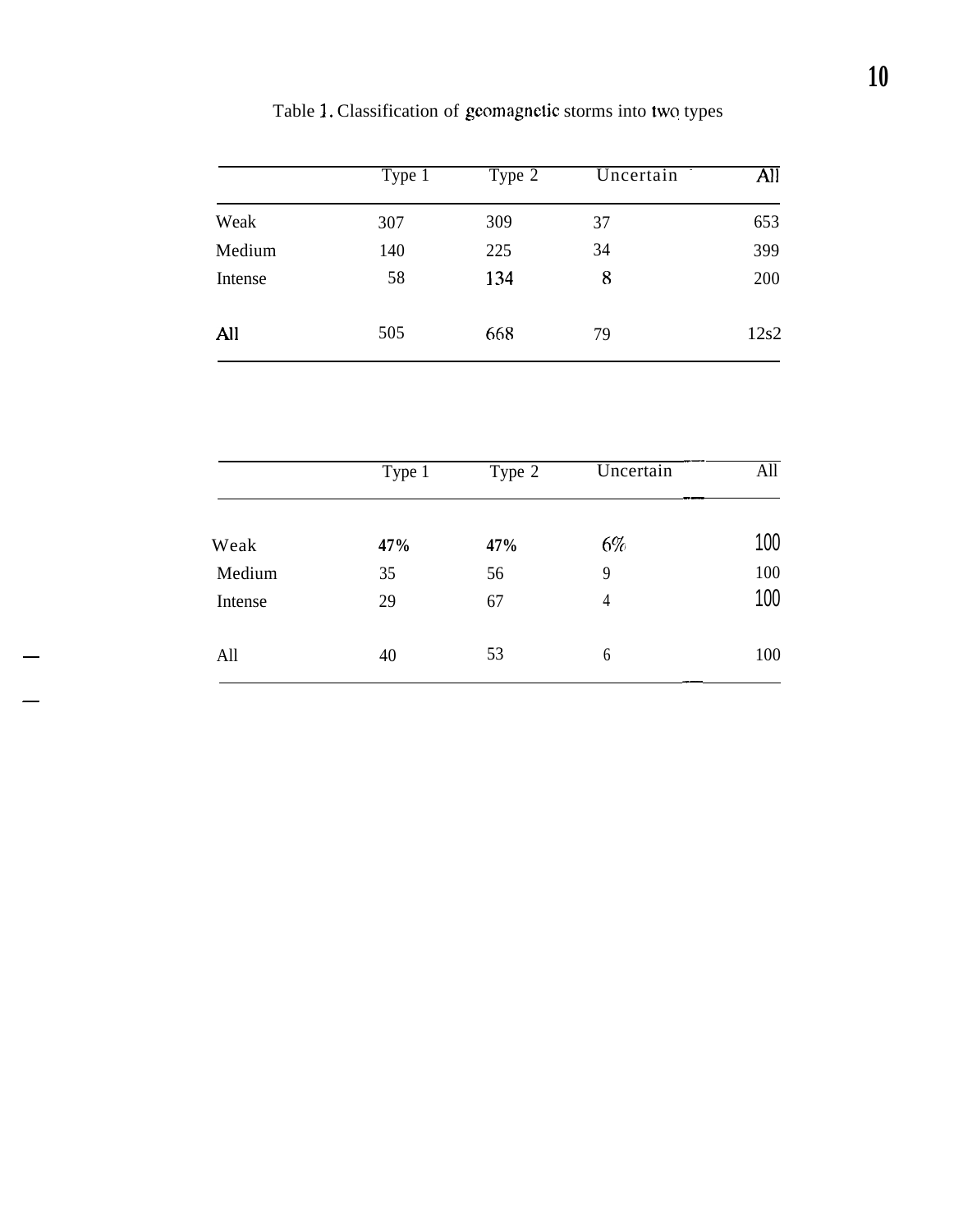#### Figure Captions

. . .

—

—

Fig. 1. Schematic representation of *Dst* for Type 1 and Type 2 geomagnetic storms. See text for parameters that differentiate Type 1 and Type 2 magnetic storms.

Fig, 2. Typical examples of Type 2 magnetic storms, along with the corresponding  $Bz$ component variations in the interplanetary magnetic field.

Fig. **3.** Results of a superposed-epoch analysis of *Dst* for Type 1 and Type 2 magnetic storms: (a) moderate, and (b) intense magnetic storms.

Fig. 4. Results of a superposed-epoch analysis of (a) the  $AL$  index, and (b) the IMF  $B<sub>z</sub>$ component for Type 1 and Type 2 magnetic storms,

Fig. 5. An example of Type 2 magnetic storms from an earlier publication [Gonzalez and Tsurutani, 1987]. The solar wind speed was nearly constant throughout the magnetic storm, but the interplanetary magnetic field had clear two southward turnings (hatched),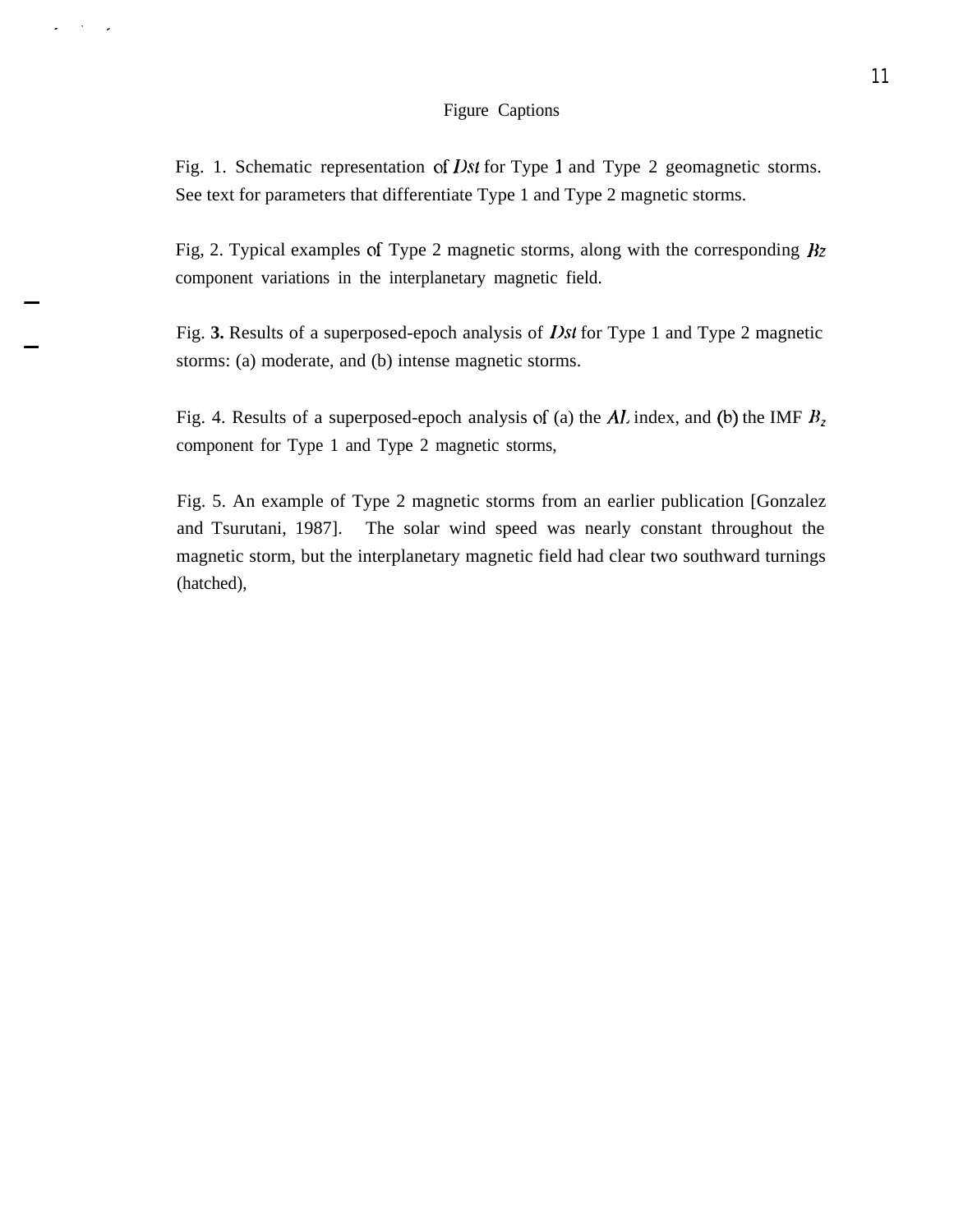

 $\bullet$  .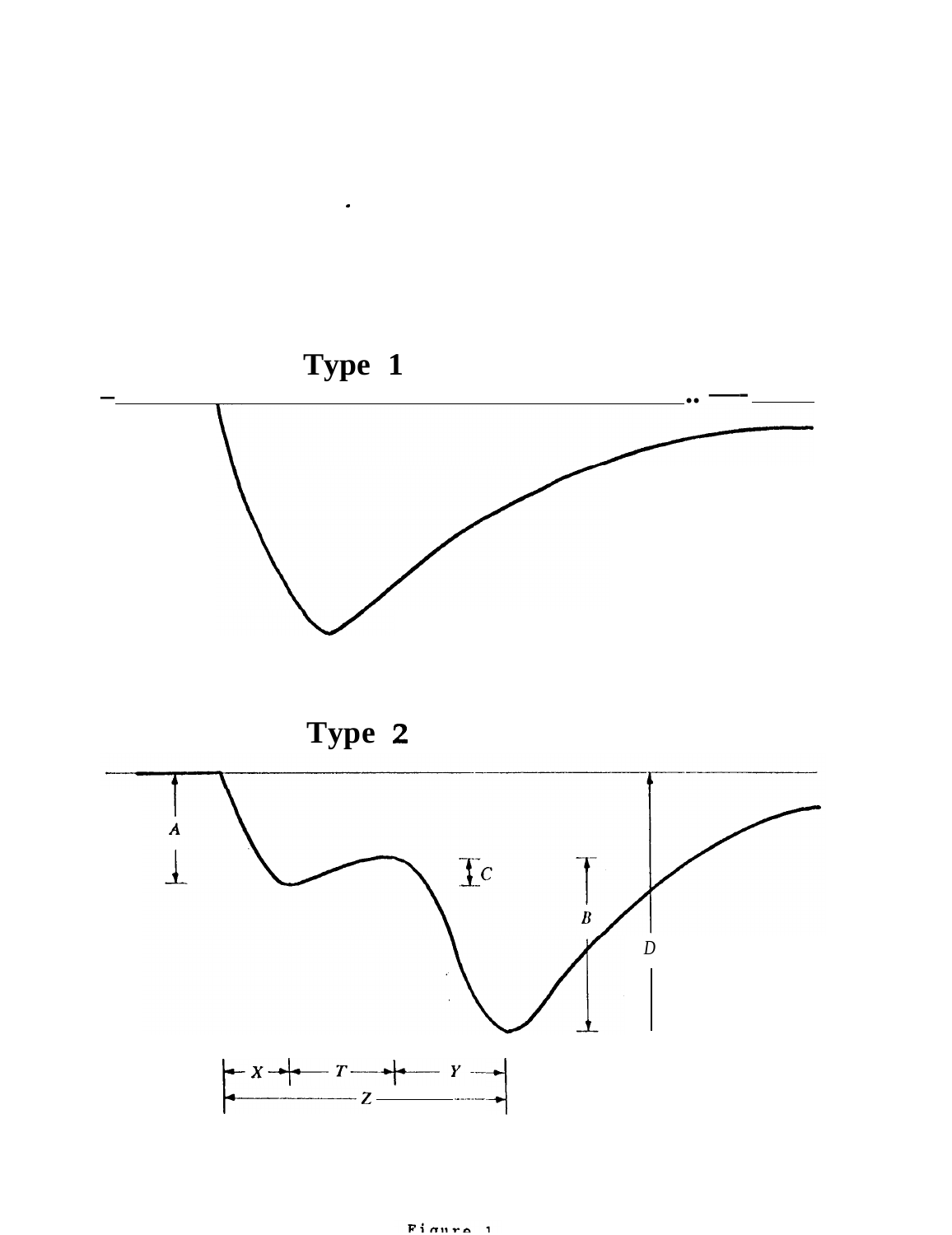

—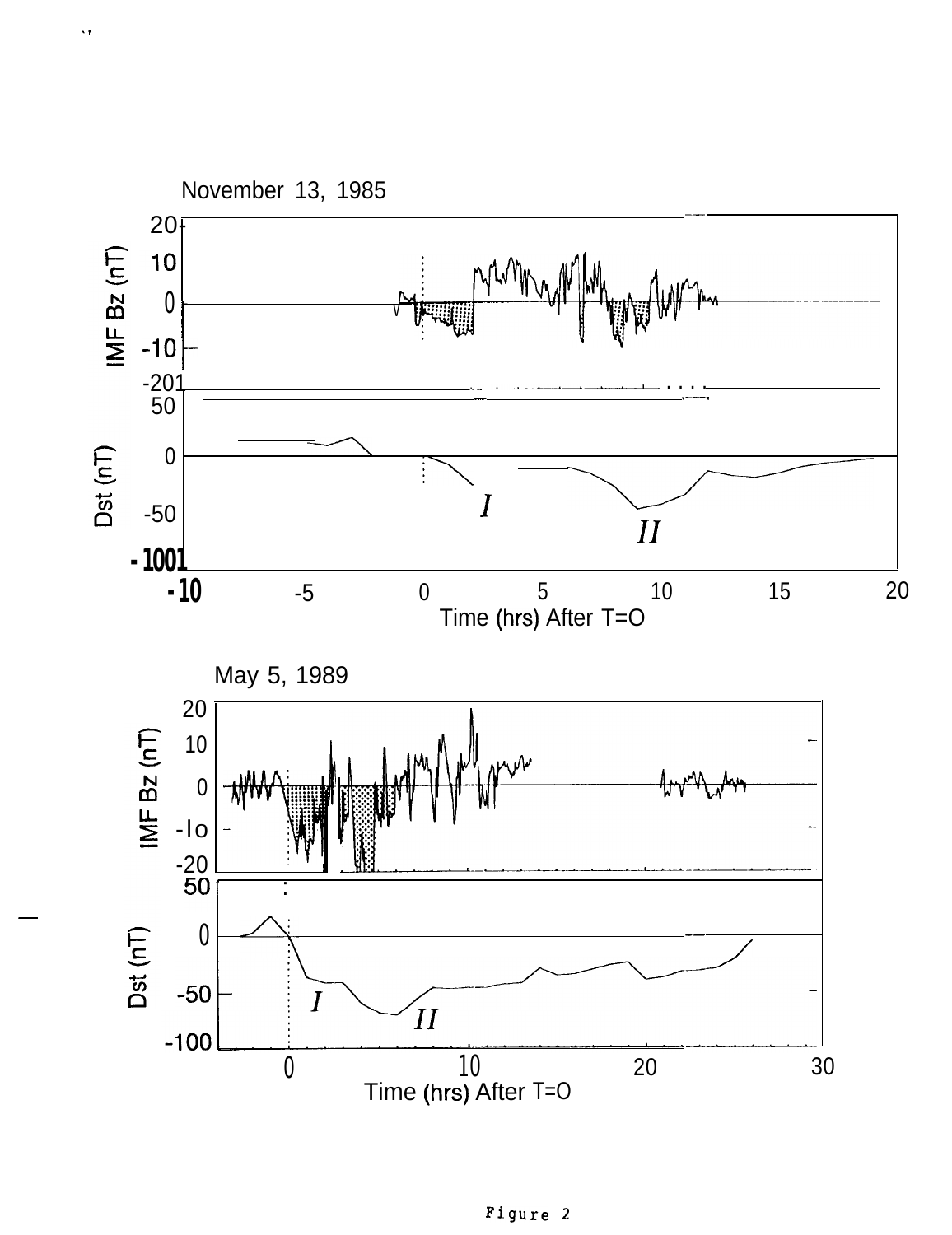

Figure 3a



Figure 3b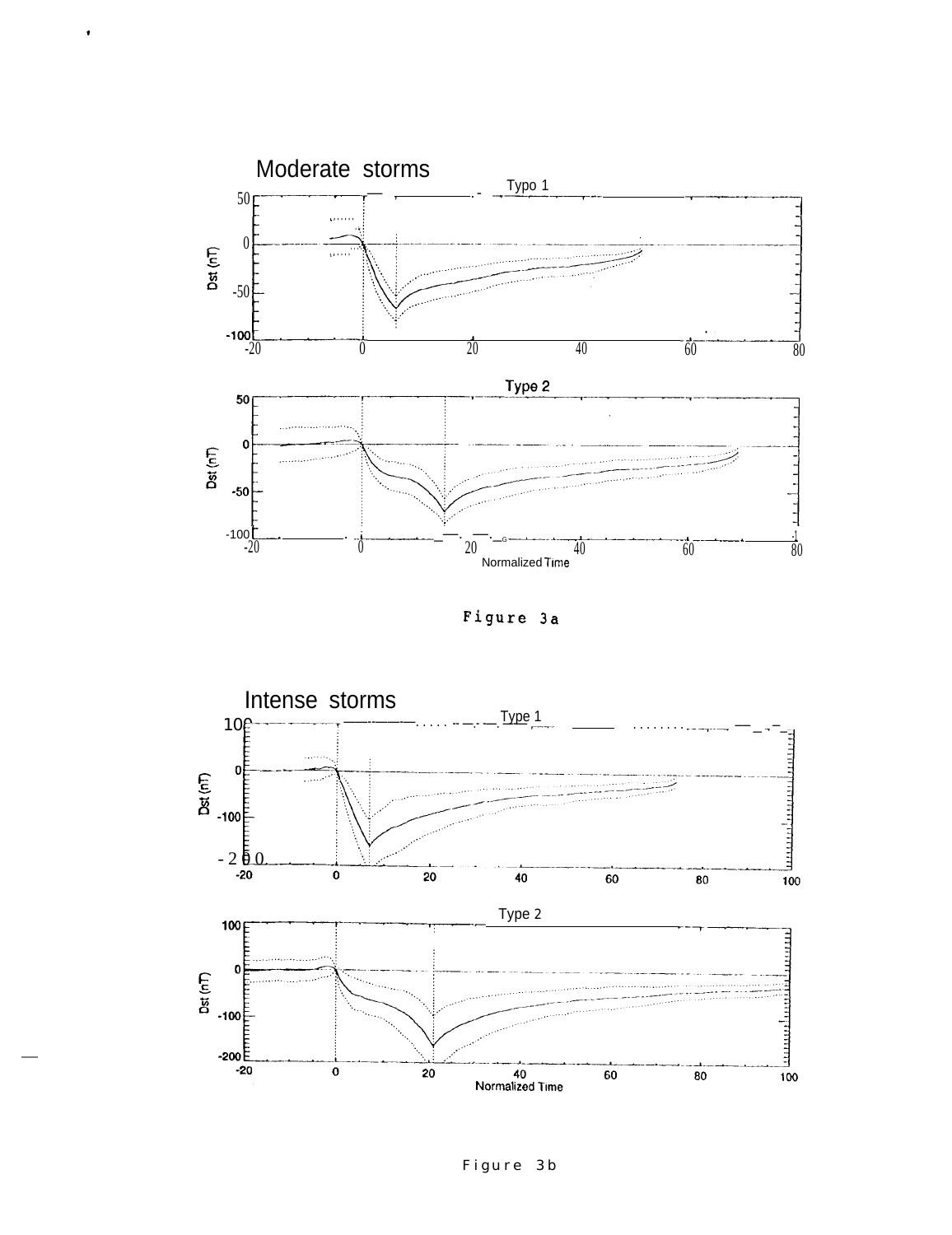

 $\ddot{\phantom{1}}$ 





Figure 4b